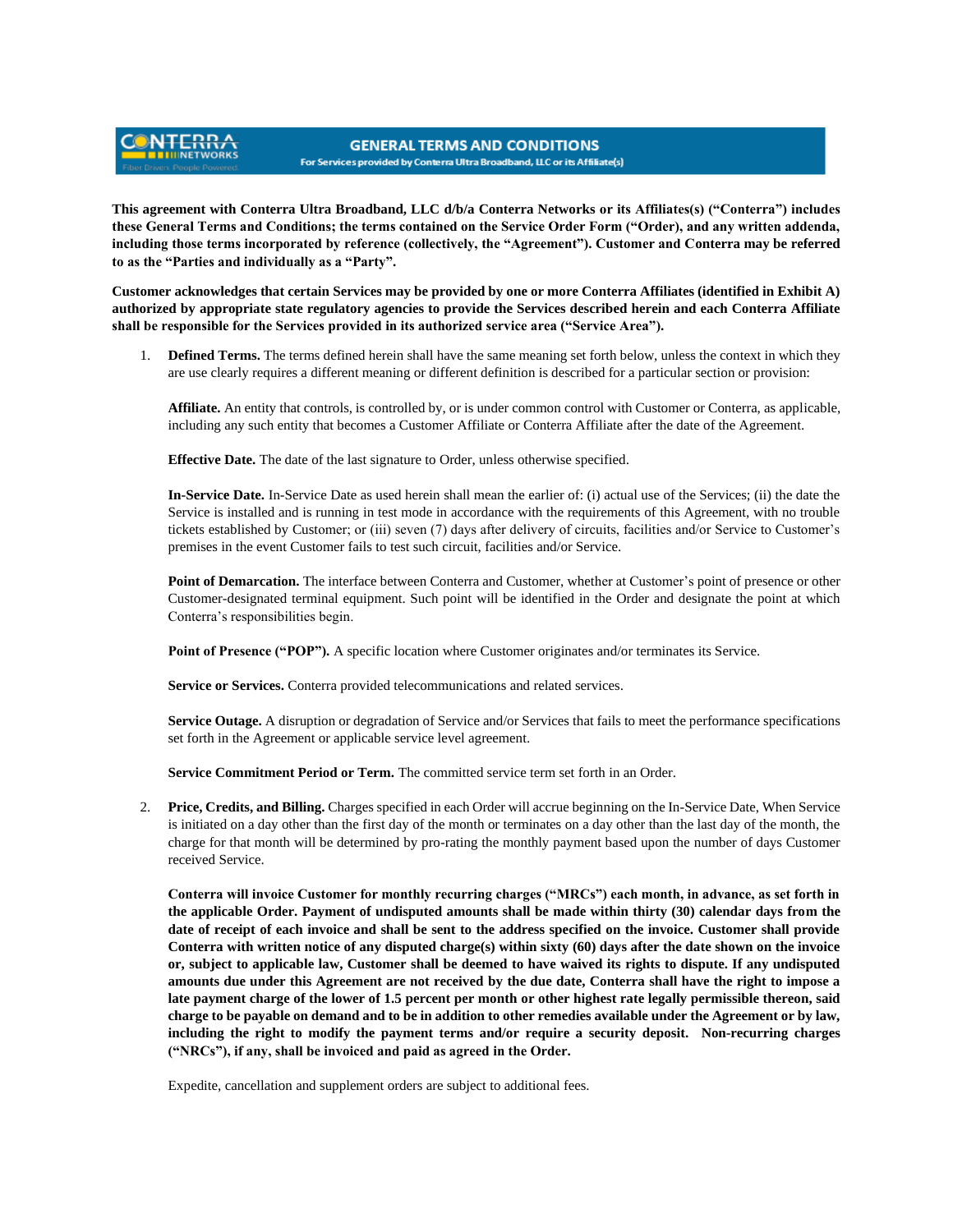3. **Taxes.** Customer shall be responsible for all local, state and federal taxes, fees, surcharges, however designated, imposed on or based upon the provision, sale, or use of the Services, excluding taxes based on Conterra's net income. Customer shall be responsible for the payment of all surcharges in effect from time to time, as required or permitted by applicable law, regulation, or tariff.

**To the extent a sale is claimed to be subject to a tax exemption and Customer provides Conterra with proper tax exemption certificate, Conterra agrees to exempt Customer from the collection of taxes to the extent warranted by such certificate(s). Failure to timely provide such certificate will result in no exemption being available to Customer for any period prior to the date that the Customer presents a valid certificate. Customer acknowledges and certifies that, for the duration of the Term, the interstate traffic (including Internet and international traffic) will constitute ten percent (10%) or less of the total traffic on the fiber network provided by Conterra.**

4. **Equipment, Installation, and Acceptance Testing**. Customer, at its expense, will maintain all of its equipment in a good and workmanlike manner. Conterra will provide, install, operate, repair, maintain, and control the equipment necessary to provide Service to the Customer.

**Unless otherwise set forth in an Order, Conterra will provide Service to the Point of Demarcation, per the Order. Customer shall not adjust, remove, relocate, align, or attempt to repair Conterra's equipment except as expressly authorized in advance in writing by Conterra. Each Party will be liable for any loss or damage to the other Party's equipment arising from the Party's negligence, intentional act, or unauthorized maintenance.**

**To the extent construction or similar work on Customer's property is required, Customer shall be responsible for accurately marking utility and any other underground facilities at such property.**

**Upon termination of the Agreement or an Order as otherwise provided herein, Conterra reserves the right to remove any of its equipment, returning Customer or its customers' property, where applicable to its original condition, reasonable wear and tear expected.** 

- 5. **Planned Service Outages.** Conterra shall notify Customer in writing no less than ten (10) days prior to any scheduled Service Outage.
- 6. **Termination.** In the event of a Customer breach of any term or provision of the Agreement, and subject to a thirty (30) day right to cure (unless otherwise subject to a different cure period expressly set forth in the Agreement), Conterra shall have the right, in addition to any other remedies it has under the Agreement or by law, at its option, to: (i) Suspend the performance or payment/credit obligations with respect to the affected Service, and/or (ii) Terminate the affected Service(s) without further liability upon providing written notice of such termination to the defaulting Party; and/or (iii) Terminate the Agreement without further liability upon providing written notice of such termination to the defaulting Party.

Customer acknowledges and agrees that if Customer cancels an Order prior to installation of Services by Conterra and Conterra has incurred any costs in installing the Service or in preparing to install the Service that it otherwise would not have occurred, a charge equal to the costs Conterra has incurred shall apply and Customer agrees to pay Conterra for those charges. This charge will not exceed the sum of the charges for the minimum period of service ordered, including installation charges. Customer also acknowledges and agrees that if Customer causes an installation delay of any of its Services that last longer than thirty (30) days past the Customer's original installation due date and Conterra has incurred charges from its vendors, Customer will pay all applicable monthly recurring charges for all Customer's Services as if all Services were installed on the thirty-first  $(31<sup>st</sup>)$  day past the original installation due date. Additionally, in the event installation delays occur for any reason, Conterra shall not be responsible for charges imposed on Customer by Customer's previous service provider(s) and/or the difference between such charges and the charges that Conterra would have imposed pursuant to this Agreement.

7. **Liquidated Damages and Early Termination Liability.** In the event Customer cancels or terminates any Service under the Agreement prior to the end of the Service Commitment Period for its convenience, or Conterra terminates any Service(s) as a result of uncured breach in accordance with Section 7, Customer shall pay Conterra a termination charge calculated as one hundred percent (100%) of the monthly recurring charges for the remaining unexpired portion of the Service Term, plus any third-party or local access provider termination liability or cancellation charges. The parties agree that estimating precise damages to Conterra pursuant to this Agreement is a complex task and that early termination liability and third-party cancellation charges paid by the Customer to Conterra constitute liquidated damages meant to offset losses incurred by Conterra and are not a penalty. Conterra will work jointly with Customer and the third-party to help limit cancellation and termination charges and mitigate costs incurred by Customer.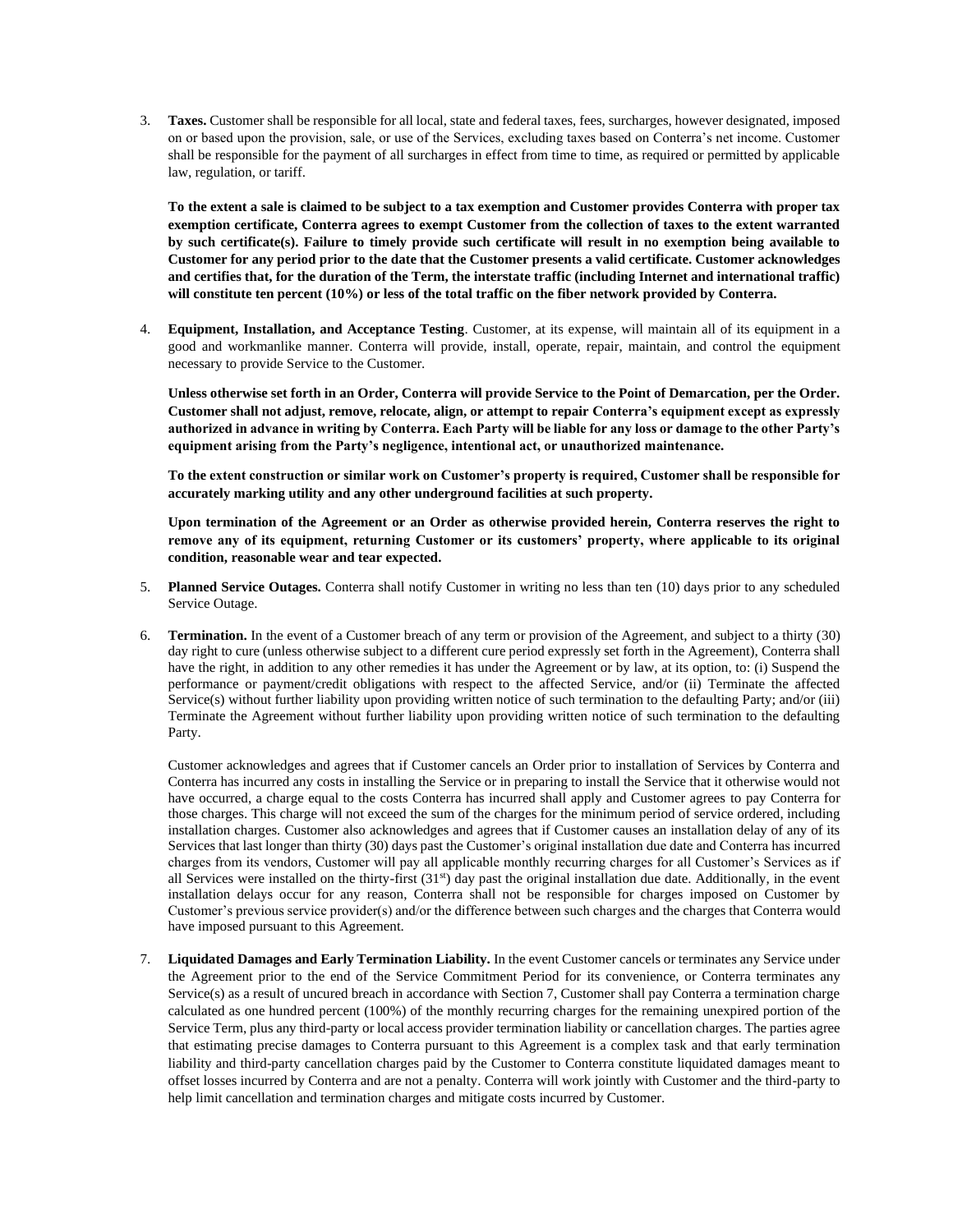**8. Limitation of Liability; Disclaimer of Warranties. CONTERRA'S LIABILITY UNDER THIS AGREEMENT WILL NOT EXCEED THE LESSER OF: (I) AMOUNTS ACTUALLY PAID BY CUSTOMER FOR MRCs DURING THE PERIOD IN WHICH THE DAMAGE OCCURS AND (II), IF SERVICE IS INTERRUPTED, TO A PRO-RATA CREDIT FOR THE PERIOD OF INTERRUPTION, SUBJECT TO SECTION 9. CUSTOMER AGREES THAT THE PRICING OF SERVICES REFLECTS THE INTENT OF THE PARITES TO LIMIT CONTERRA'S LIABILITY AS PROVIDED HEREIN. EXCEPT FOR CUSTOMER'S OBLIGATIONS TO PAY FEES AND CHARGES FOR SERVICES PROVIDED AS REQUIRED HEREIN, IN NO EVENT SHALL EITHER PARTY BE LIABLE TO THE OTHER, ITS EMPLOYEES, SUBCONTRACTORS, AND/OR AGENTS, OR ANY THIRD-PARTY, FOR ANY INDIRECT, INCIDENTIAL, SPECIAL CONSEQUENTIAL, PUNITIVE DAMAGES, OR LOST PROFITS.**

**THE QUALITY OF SERVICE PROVIDED HEREUNDER SHALL BE CONSISTENT WITH INDUSTRY STANDARDS. CONTERRA MAKES NO OTHER WARRANTIES HEREUNDER, EXPRESS OR IMPLIED, STATUTORY OR OTHERWISE INCLUDING, AND CONTERRA SPECIFICALLY DISCLAIMS ALL IMPLIED WARRANTIES OF MERCHANTABILITY, FITNESS FOR A PARTICULAR PURPOSE, TITLE AND NON-INFRINGEMENT.**

| Service Outage Length                                                               | Credit    |
|-------------------------------------------------------------------------------------|-----------|
| Less than 5 hours 59 minutes                                                        | None      |
| $6$ hours $-8$ hours 59 minutes                                                     | $2/5$ day |
| $9$ hours $-11$ hours 59 minutes                                                    | $3/5$ day |
| $12$ hours $-14$ hours 59 minutes                                                   | $4/5$ day |
| 15 hours $-24$ hours                                                                | One day   |
| Note: No more than one full day's credit will be allowed for any period of 24 hours |           |

9. **Service Credits, Support, and Maintenance.** If Customer experiences a Service Outage, Customer shall be entitled to request credits against future monthly charges, as set forth in the table below:

None of the above credit allowances apply to outages: (i) caused by a failure in the Customer provided connection facilities; (ii) caused by Customer; (iii) due to failure of power or equipment provided by Customer or others; (iv) during any period in which Conterra is not given access to the Service premises; (v) of off-net Services; or (vi) due to scheduled maintenance and repair. Customer shall be responsible for all maintenance and repair of the Customer provided connection facilities. If an outage occurs in off-net Services, and Conterra receives a credit or other payment from a thirdparty for such outage of off-net Services, such credit or other payment will be passed through to Customer by Conterra. Notwithstanding any other provision herein, the above credits shall be the sole and exclusive remedy of Customer for outages.

Conterra Support. Conterra shall, at its option and convenience, repair or replace any Conterra infrastructure not functioning in accordance with Conterra's contracted specifications for the Services. Customer support will be available on a commercially reasonable basis via telephone, electronic mail, or through Conterra's internet site at [www.conterra.com](http://www.conterra.com/) ("Internet Site"). Telephone numbers for such Customer support are posted on the Internet Site and included on the Order.

**If Customer's use of the Service(s) requires that Conterra visit the Customer's premises for assistance, repair, deployment, or connection, Conterra shall be entitled to charge Customer Conterra's then prevailing rates for labor and related costs for each such visit, and Customer agrees to pay Conterra such charges as are reasonable and documented. Conterra does not undertake to correct or repair and shall have no responsibility for the correction or repair of, software, hardware, or equipment that Conterra does not supply. Conterra will undertake commercially reasonable network management, traffic analysis, operational procedures and user policies to support the applicable service level standards. Notwithstanding the above, Conterra shall not be responsible for maintenance and repair of facilities or equipment which it does not furnish and Conterra may assess Customer its standard charge (up to \$150.00) for false call outs.**

10. **Notices; Publicity and Disclosure.** Except as otherwise expressly set forth, notices concerning the Agreement shall be in writing and shall be given or made by means of certified or registered mail, express mail or other overnight delivery service, proper postage or other charges paid and addressed or directed to the respective Parties. A notice that is sent by facsimile shall also be sent by one of the other means set forth. Notices to Conterra shall be made to Conterra Ultra Broadband, LLC, 5301 77 Center Drive, Charlotte, NC 28217, Attention: Legal Department.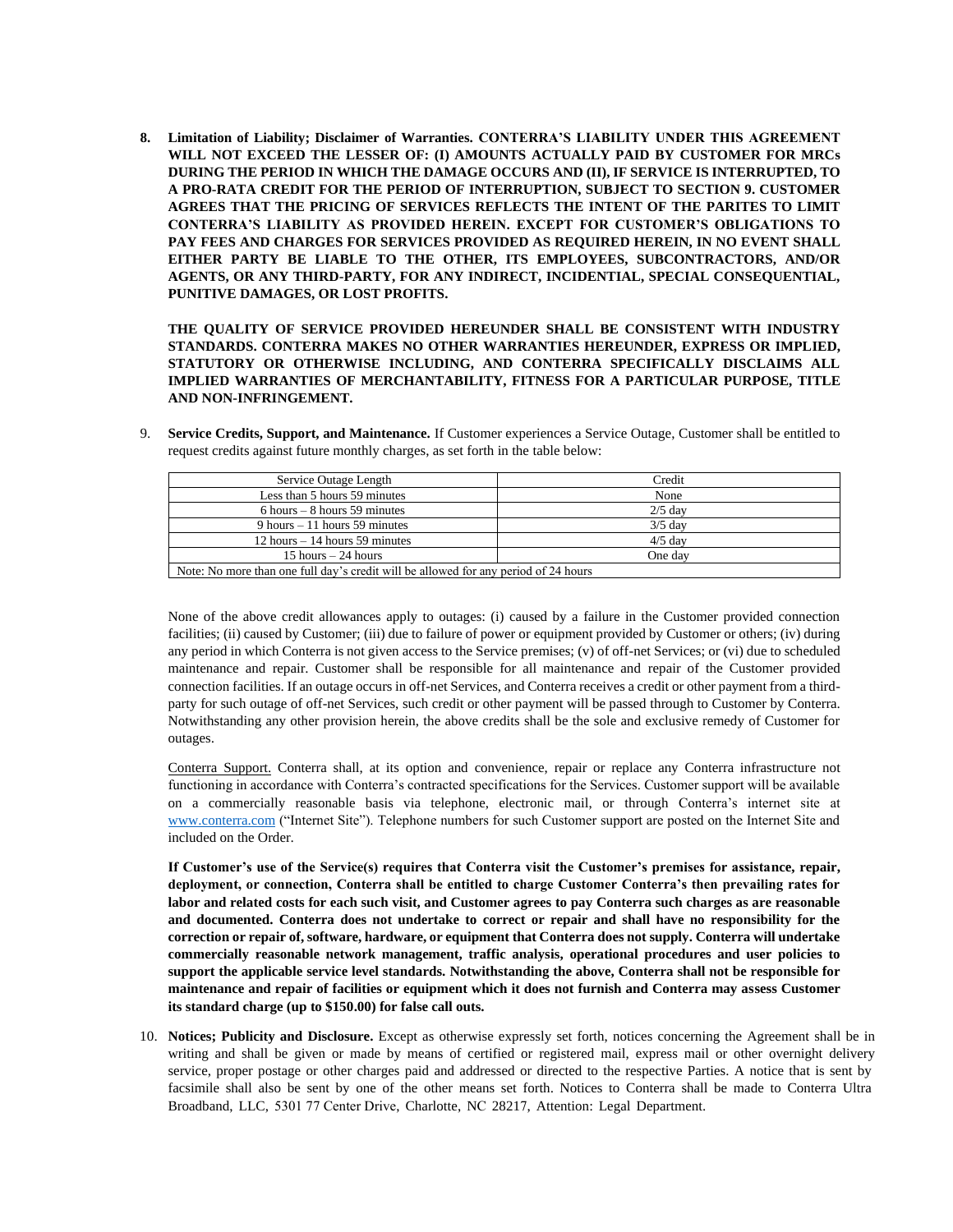Notices to Customer shall be sent to the address set forth in the applicable Order. Notices for change in ownership, change in name of firm, or change in the mailing address must be given by either Party by mailing to the other Party within thirty (30) days of such change.

**The Parties agree not to provide copies of the Agreement, or otherwise disclose the terms of the Agreement, to any third-party without the prior written consent of the other Party; provided, however, that either Party may, without obtaining the other Party's consent, provide copies or make disclosures to prospective purchasers of the business of the Party or of any Affiliate or to prospective lenders for purposes of obtaining financing, so long as such third-parties are bound by obligations of confidentiality; and to any regulatory or judicial body requesting such information or in connection with any professional service utilized by either Party.**

- 11. **Compliance with Laws; Acceptable Use.** Parties shall comply with all applicable federal, state, and local laws, government regulations and orders, including, without limitation, laws, government regulations and orders with respect to employment. Customer agrees that all use of the Services shall be in accordance with the Conterra Acceptable Use Policy, set forth at www.conterra.com.
- 12. **Force Majeure.** Except for Customer's payment obligations, neither Party shall be responsible for any delay or failure in performance of any part of this Agreement to the extent that such delay is cause by reason of acts of God, wars, revolution, civil commotion, acts of public enemy, embargo, acts of government in its sovereign capacity, labor difficulties, including without limitation, permitting, strikes, slowdowns, picketing or boycotts, or any other circumstances beyond the reasonable control and not involving any fault or negligence of the Delayed Party, as defined below, ("Condition").

**Except for Customer's payment obligations and if any such Condition occurs, the Party delayed or unable to perform ("Delayed Party"), upon giving prompt notice to the other Party, shall be excused from such performance on a day-to-day basis during the continuance of such Condition (and the other Party shall likewise be excused from the performance of its obligations on a day-to-day basis during the same period), provided however, that the Party so affected shall use it best reasonable efforts to avoid or remove such Condition, and both Parties shall proceed immediately with the performance of their obligations under the Agreement whenever such causes are removed or cease.**

- 13. **Building Access.** Customer warrants that it has the authority to, and shall, allow Conterra, its agents, contractors, and Affiliates to install and maintain all equipment necessary to provide Services to the Customer at the Customer's premises, including, but not limited to access to the roof. Customer shall be responsible for arranging access to any of the rights of way, conduit, and equipment space necessary to provide the Service on the Customer's premises so that Conterra may install, repair, maintain, inspect, replace, or remove any and all facilities associated equipment provided by Conterra.
- 14. **Choice of Law; Jurisdiction.** The construction, interpretation and performance of this Agreement shall be governed by and construed in accordance with the laws of the state of North Carolina without regard to any conflicts of laws principles that would require the application of the laws of any other jurisdiction and subject to the exclusive jurisdiction of its federal or state courts in North Carolina. Any suit brought by either Party against the other Party for claims arising out of the Agreement shall be brought in the court of the State of North Carolina, Mecklenburg County or the federal court that includes such county within its jurisdiction. The application of the UN Convention on Contracts for the International Sale of Goods is specifically excluded from the Agreement.
- 15. **Assignment.** Either Party may assign this Agreement to an Affiliate or acquirer of substantially all of its assets without any advance consent from the other Party, but each Party shall provide the other with notice and complete all paperwork necessary to effectuate any change in ownership or other account changes. Otherwise, Customer may not assign its rights and obligations under this Agreement without Conterra's advance written request. Any attempted assignment in violation of this provision is null and void. This Agreement shall be binding upon and inure to the benefit of the Parties and their respective heirs, legal representative, successors, and permitted assigns.
- 16. **Regulatory Change and Tariffs.** In the event that a regulatory change materially alters the technical feasibility or economics of providing a Service, Conterra may amend any contract term or pricing in response. Conterra will notify Customer is writing when exercising this right, after which Customer will have thirty (30) days from the date of the notice to terminate the adversely impacted Services without incurring any termination liability by notifying Conterra in writing. If Customer does not respond in writing to Conterra within thirty (30) days, Customer waives its right to terminate without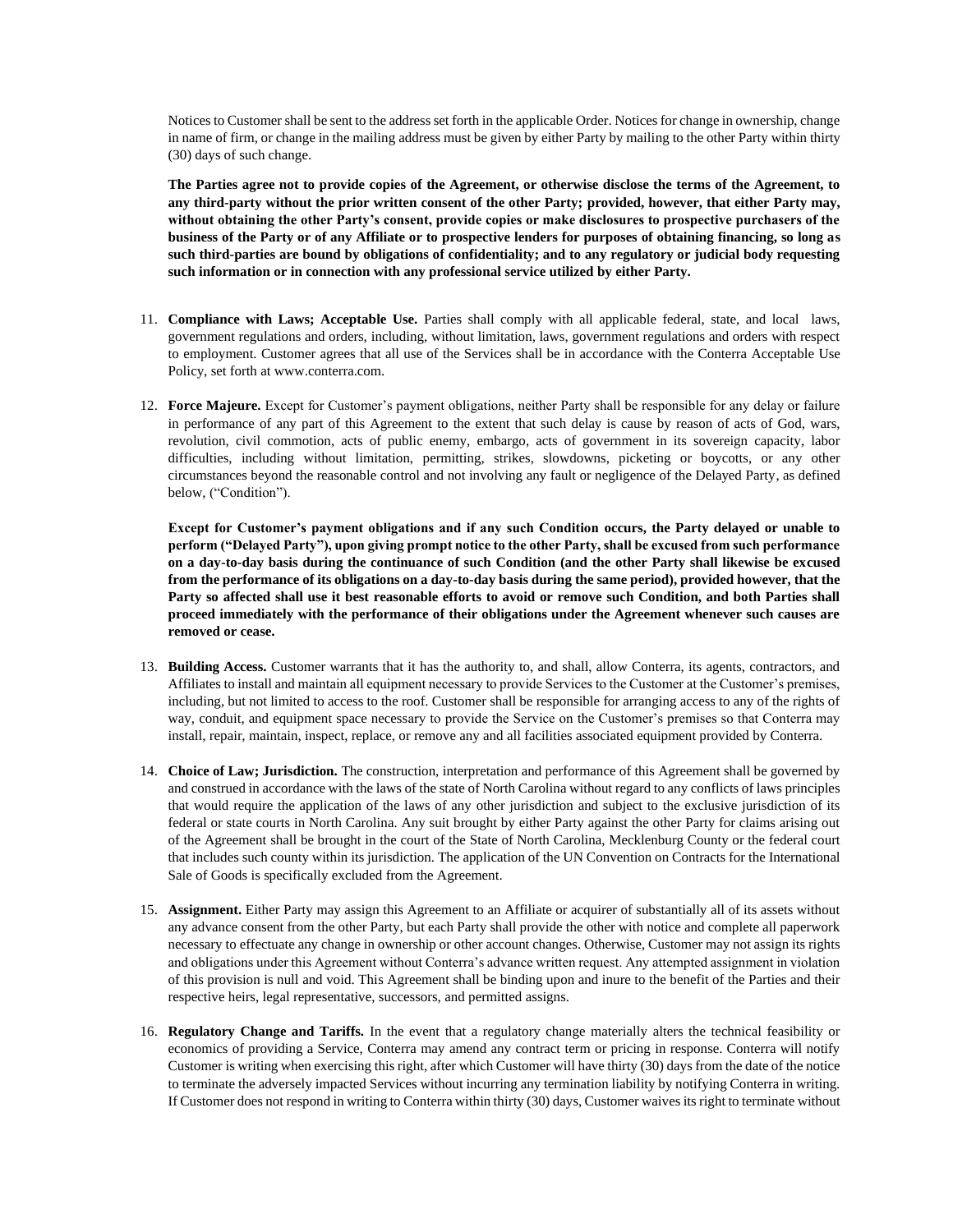liability. Customer's remedy pursuant to this section shall not apply for rates otherwise agreed upon by the Parties as subject to change.

Depending upon the Customer's choice of products or Services, Customer may receive from Conterra and its Affiliates regulated local, interstate, intrastate, and local toll telecommunications services provided pursuant to Conterra's tariff's and price lists and the terms and conditions contained herein (collectively, the "Tariff"). If the Customer's choice of products and Services include detariffed Services, this Agreement is subject to incorporates by reference Conterra's rates, rules, and regulations applicable to the Services as provided to Customer or posted on Conterra's website or, if such rates, rules, and regulations sections of the local Tariffs of the state in which the Services are provided. If Customer's choice of products includes unregulated Services, this Agreement is subject to any incorporates by reference the general rules and regulations of the local Tariffs of the state in which the Services are provided. To the extent this Agreement differs from any terms and conditions in Conterra's tariffs, the Tariffs control. Conterra may modify its Tariffs from time to time in accordance with law. These modifications may affect Service(s) furnished to Customer.

- 17. **Miscellaneous. Relationship of Parties.** Persons furnished by Conterra shall be solely the employees or agents of Conterra and shall be under the sole and exclusive direction and control of such Party. They shall not be considered employees of Customer for any purpose. Nothing contained in the Agreement is intended to give rise to a partnership or joint venture between the Parties or to impose upon the Parties any of the duties or responsibilities of partners or joint ventures.
- 18. **Non-waiver.** Either Party's failure to enforce any of the provisions of the Agreement or any Order, or to exercise any option , shall not be construed as a waiver of such provisions, rights, or options, or affect the validity of the Agreement or any Order.
- 19. **Severability.** If any of the provisions of the Agreement shall be invalid or unenforceable, then such invalidity or unenforceability shall not invalidate or render unenforceable the entire Agreement. The entire Agreement shall be construed as if not containing the invalid or unenforceable provision(s), and the rights and obligations of Conterra and Customer shall be construed and enforced accordingly.
- 20. **Section Headings.** The heading of the several sections are inserted for convenience of reference only and are not intended to be a part of or to affect the meaning or interpretation of the Agreement.
- 21. **Survival of Obligations.** The respective obligations of the Parties under the Agreement by their nature would continue beyond the termination, cancellation, or expiration, shall survive any termination, cancellation, or expiration, including, but not limited to, obligations to indemnify, insure, and maintain confidentiality.
- 22. **Renewal Term.** Upon expiration of the initial Term, the Agreement shall thereafter automatically renew for successive one (1) year periods at Conterra's then current monthly recurring rate, unless one Party gives the other Party written notice of termination at least ninety (90) days in advance.
- 23. **Cumulative Remedies.** The rights and remedies under this Agreement are cumulative and are in addition to and not in substitution for any other rights and remedies available at law or in equity.
- 24. **No Third-Party Beneficiaries.** No person that is not a Party to this Agreement shall have or acquire any rights by reason of this Agreement, nor shall any party to this Agreement have any obligations or liabilities to such other third-party by reason of this Agreement.
- 25. **Further Assurances.** Upon a Party's reasonable request, the other Party shall, at such other Party's sole cost and expense, execute and deliver all documents and instruments, and take all such further actions, necessary to give full effect to the Agreement.
- 26. **Counterparts.** This Agreement may be executed in several counterparts, all of which taken together shall constitute one single Agreement between the Parties.
- 27. **Entire Agreement**. This Agreement together with its exhibits and any applicable tariffs constitutes the entire agreement between the Parties and cancels or supersedes all contemporaneous or prior agreements, written or oral, with respect to the subject matter of this Agreement. No modifications shall be made to the Agreement, unless in writing and signed by authorized representatives of the Parties.